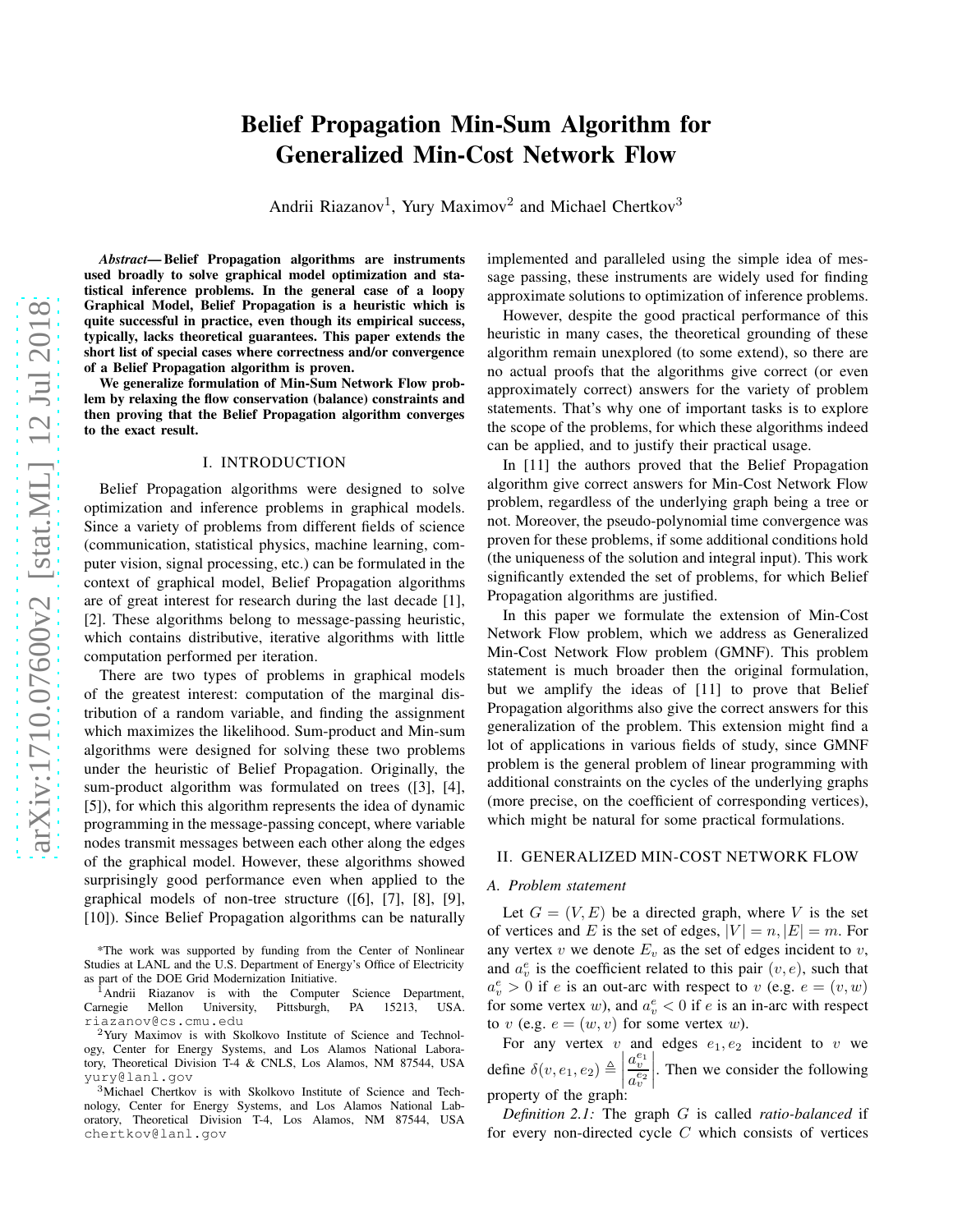$\{v_1, v_2, v_3, \ldots, v_k\}$  and edges  $\{e_1, e_2, e_3, \ldots, e_k\}$  it holds:

$$
\prod_{i=1}^{k} \delta(v_i, e_i, v_{i-1}) = \delta(v_1, e_k, e_1) \cdot \delta(v_2, e_1, e_2) \cdot \ldots \cdot \times \times \delta(v_{k-1}, e_{k-2}, e_{k-1}) \cdot \delta(v_k, e_{k-1}, e_k) = 1.
$$
 (1)

Here by non-directed cycle we mean that for every pair  $(v_i, v_{i-1})$  and the pair  $(v_1, v_k)$  it holds that either  $(v_i, v_{i-1}) \in E$  or  $(v_{i-1}, v_i) \in E$ . It is not hard to verify that it suffices for equation (1) to hold only for every *simple* non-directed cycle of  $G$ , since then the equation  $(1)$  can be easily deduced to hold for arbitrary non-directed cycle.

To check that the given graph is ratio-balances, one then need to check whether  $(1)$  holds for any simple cycle. If m is the number of edges, and  $C$  is the number of simple cycles of G, one obviously needs at least  $O(m+C)$  time to iterate trough all simple cycles. In fact, the optimal algorithm for this task was introduced in [12], which runs for  $O(m+C)$ time. Then, to check whether a graph is ratio-balances, one may use this algorithm to iterate through all simple cycles and to check (1) for every one of them.

We formulate the Generalized Min-Cost Network Flow problem for ratio-balanced graph  $G$  as follows:

minimize 
$$
\sum_{e \in E} c_e x_e
$$
  
subject to 
$$
\sum_{e \in E_v} a_v^e x_e = f_v, \quad \forall v \in V, \quad \text{(GMP)}
$$

$$
0 \le x_e \le u_e, \quad \forall e \in E.
$$

Here the first set of constrains are *balance constraints* which must hold for each vertex. The second set of constrains consists of *capacity constraints* on each edge of G. Coefficients  $c_e$  and  $u_e$ , defined for each edge  $e \in E$ , are called the *cost* and the *capacity* of the edge, respectively. Any assignment of  $x$  in this problem which satisfies the balance and capacity constraints is referred as *flow*. Finally, the objective function  $g(x) = \sum_{e \in E} c_e x_e$  is called *the total flow*.

#### *B. Definitions and properties*

For the given [\(GMNF\)](#page-1-0) problem on the graph  $G$  and flow x on this graph, the *residual network*  $G(x)$  is defined as follows:  $G(x)$  has the same vertex set as  $G$ , and for each edge  $e = (v, w) \in E$  if  $x_e < u_e$  then e is an arc in  $G(x)$ with the cost  $c_e^x = c_e$  and coefficients  $(a_v^e)^x = a_v^e$ ,  $(a_w^e)^x = a_v^e$  $a_w^e$ . Finally, if  $x_e > 0$  then there is an arc  $e' = (w, v)$ in  $G(x)$  with the cost  $c_{e'}^x = -c_e$  and coefficients  $(a_v^e)^x =$  $-a_v^e$ ,  $(a_w^e)^x = -a_w^e$ . It is not hard to see that  $G(x)$  is ratiobalanced whenever  $G$  is, since only the absolute values of the coefficients  $a_v^e$  occur in the definition of this property.

Then for each directed cycle  $C = (\{v_1, v_2, v_3, \ldots, v_k\},\)$  $\{e_1, e_2, e_3, \ldots, e_k\}$  we define the cost of this cycle as

follows:

$$
c(C) \triangleq c_1 + \delta(v_2, e_1, e_2) \times
$$
  
 
$$
\times \left(c_2 + \delta(v_3, e_2, e_3) \left(c_3 + \dots + \delta(v_k, e_{k-1}, e_k)c_k\right) \dots\right) =
$$
  

$$
= c_1 + \sum_{i=2}^k c_i \prod_{j=2}^i \delta(v_j, e_{j-1}, e_j)
$$

It is easy to see that  $c(C)$  is properly defined whenever the graph  $G$  is ratio-constrained.

Then we define  $\sigma(x) \triangleq \min\{c^x(C)\}\text{, where the minimum$ is taken over all cycles C in the residual network  $G(x)$ .

<span id="page-1-1"></span>*Lemma 2.1:* If [\(GMNF\)](#page-1-0) has a unique solution  $x^*$ , then  $\sigma(x^*) > 0.$ 

*Proof:* We will show that for every directed cycle C from  $G(x^*)$  we can push the additional flow through the edges of this cycle such that the linear constraints in [\(GMNF\)](#page-1-0) will still be satisfied, but the total flow in the cycle will change by  $\varepsilon \cdot c^x(C)$  for some  $\varepsilon > 0$ .

Let  $C = (\{v_1, v_2, v_3, \ldots, v_k\}, \{e_1, e_2, e_3, \ldots, e_k\})$ . From the definition of the residual network it follows that we can increase the flow in every edge of the cycle for some positive quantity such that the capacity constraints will still be satisfied. Let's push additional flow  $\varepsilon > 0$  trough  $e_1$ . In order to satisfy the balance constraint in  $v_1$ , we need to adjust the flow in  $e_2$ . We have 4 cases: either one of  $e_1, e_2$  can be in G, or their opposites can be in G. If  $e \in C$  is in G, we will say that it is 'direct' arc, otherwise it will be 'opposite'. Then there are four cases:

- <span id="page-1-0"></span>1)  $e_1, e_2$  are direct arcs. Then we have the new flow on edge  $e - 1$ :  $y_1 = x_1^* + \varepsilon$ . In order to satisfy the balance constraint for the vertex  $v_2$ , is must hold  $a_{v_2}^{e_1}x_1^* + a_{v_2}^{e_2}x_2^* = a_{v_2}^{e_1}y_1 + a_{v_2}^{e_2}y_2 = a_{v_2}^{e_1}x_1^* + a_{v_2}^{e_1}\varepsilon +$  $a_{v_2}^{e_2}y_2 \Rightarrow a_{v_2}^{e_2}(x_2^*-y_2) = a_{v_2}^{e_1}\varepsilon \Rightarrow y_2 =$  $x_2^*-\varepsilon \frac{a_{v_2}^{e_1}}{e^{e_2}}$  $\frac{a_{v_2}}{a_{v_2}}$ . Since both  $e_1$  and  $e_2$  are direct, it means that  $e_1 = (v_1, v_2) \in E$ , and  $e_2 = (v_2, v_3) \in E$ , and thus, by definition,  $a_{v_2}^{e_1} < 0$ , and  $a_{v_2}^{e_2} > 0$ . Therefore, we have  $y_2 = x_2^* + \varepsilon \delta(v_2, e_1, e_2)$ .
- 2)  $e_1$  is direct,  $e_2$  is opposite. Then again,  $y_1 = x_1^* + \varepsilon$ , but now 'pushing' the flow through  $e_2$  (as the edge in the residual network) means decreasing  $x_2$ . The same equalities holds, so  $y_2 = x_2^* - \varepsilon \frac{a_{v_2}^{e_1}}{a_{v_2}^{e_2}}$  $\frac{a_{v_2}}{a_{v_2}} = x_2^* - \varepsilon \delta(v_2, e_1, e_2)$ . Since  $e_2$ is opposite arc, that means that we should push additional  $\varepsilon \delta(v_2, e_1, e_2)$  through  $e_2$ .
- 3)  $e_1$  is opposite,  $e_2$  is direct similar to the case 2).
- 4)  $e_1, e_2$  are opposite arcs similar to the case 1).

So, if we push  $\varepsilon$  through  $e_1$ , we need to push  $\varepsilon_2$  =  $\varepsilon \delta(v_2, e_1, e_2)$  through  $e_2$  to keep the balance in  $v_2$ . Then, analogically, to maintain the balance in  $v_3$ , we need to push additional  $\varepsilon_3 = \varepsilon_2 \delta(v_3, e_2, e_3) = \varepsilon \delta(v_2, e_1, e_2) \delta(v_3, e_2, e_3)$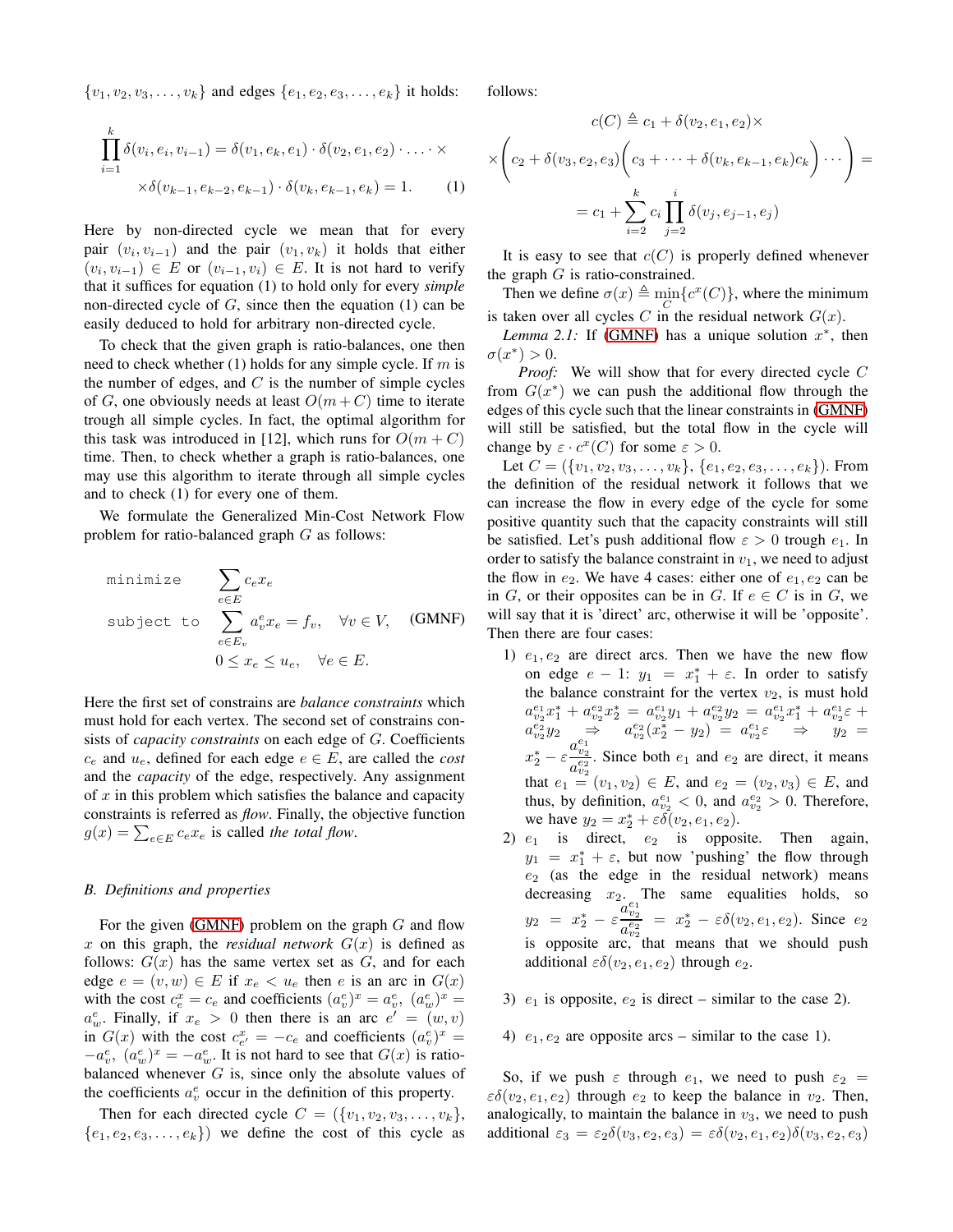through  $e_3$ . Then, consequently adjusting the balance in all the vertexes of  $C$ , we will retrieve that to keep the balance in  $v_k$ , we need to push  $\varepsilon_k = \varepsilon_{k-1}\delta(v_k, e_{k-1}, e_k)$  $\epsilon \prod_{i=2}^{k} \delta(v_i, e_{i-1}, e_i)$  through  $e_k$ . Now it suffices to show that the balance in  $v_1$  is also satisfied. Similarly, we know that if we push  $\varepsilon_k$  in  $e_k$ , then we need to push  $\varepsilon_1$  =  $\varepsilon_k \delta(v_1, e_k, e_1) = \varepsilon \prod_{i=1}^k \delta(v_i, e_{i-1}, e_1) = \varepsilon$  (since G is ratio-balanced) through  $e_1$ , and that is exactly the amount which we assumed to push at the beginning of this proof. So we indeed push consistent flow through all the edges of C in such a way that the balance constraints in all the vertices is satisfied. We now only need to mention that we can take  $\epsilon > 0$  as small as it is needed to satisfy also all the capacity constraints in the cycle.

Now the additional total cost of such adjusting will be

$$
\sum_{i=1}^{k} c_i^x \varepsilon_i = c_1^x \varepsilon + c_2^x \varepsilon \delta(v_2, e_1, e_2) +
$$

$$
+ c_2^x \varepsilon \delta(v_2, e_1, e_2) \delta(v_3, e_2, e_3) + \dots + c_k^x \varepsilon \prod_{i=2}^{k} \delta(v_i, e_{i-1}, e_i) =
$$

$$
= \varepsilon \cdot c^x(C)
$$

Now it is obvious that if  $c^{x^*}(C) \leq 0$  for some C, we can change the flow in  $G$  such that the total cost will not increase. It means that either  $x^*$  is not an optimal flow, or it is not the unique solution of [\(GMNF\)](#page-1-0).

Next we define the cost of a directed path in  $G$  or  $G(x)$ :

*Definition 2.2:* Let  $S = (\{v_1, \dots, v_k\}, \{e_1, \dots, e_{k-1}\})$ be a directed path. Then the cost of this path is defined as

$$
l(S) \triangleq c_1 + \delta(v_2, e_1, e_2) \left( c_2 + \delta(v_3, e_2, e_3) \times \times \left( \cdots \left( c_{k-2} + \delta(v_{k-1}, e_{k-2}, e_{k-1}) c_{k-1} \right) \cdots \right) \right) =
$$
  
= 
$$
c_1 + \sum_{i=2}^{k-1} c_i \prod_{j=2}^i \delta(v_j, e_{j-1}, e_j)
$$

We also define the 'reducer' of the path as follows:

<span id="page-2-0"></span>
$$
t(S) \triangleq \min_{j=2,\ldots,k-1} \prod_{i=2}^{j} \delta(v_i, e_{i-1}, e_i)
$$

To prove the main result of this paper we will use the following crucial lemma:

*Lemma 2.2:* Let G be any ratio-balanced graph, or a residual network of some ratio-balanced graph (as we already mentioned, the residual network will also be ratio-balanced in this case). Let  $S = (\{v_1, \dots, v_k\}, \{e_1, \dots, e_{k-1}\})$ be a directed path in G, and  $C = (\{v'_1, v'_2, \dots, v'_m\},\)$  $\{e'_1, e'_2, \cdots, e'_m\}$  be a cycle with  $v'_1 = v_p$ . Let R be the path  $R = \{v_1, v_2, \dots, v_p = v'_1, v'_2, \dots, v'_m, v'_1 =$  $v_p, v_{p+1}, \ldots, v_k$ . Then  $l(R) \ge l(S) + Tc(C)$ , where  $T =$  $\min_{S} t(S)$  is the minimum of all the reducers among all directed paths S in G.

*Proof:*

×

$$
l(R) = c_1 + \delta(v_2, e_1, e_2) \Bigg( c_2 + \delta(v_3, e_2, e_3) \times
$$

$$
\times \left( \cdots (c_{k-2} + \delta(v_{k-1}, e_{k-2}, e_{k-1})c_{k-1}) \cdots \right) =
$$
\n
$$
= \left( c_1 + \sum_{i=2}^{p-1} \left[ c_i \prod_{j=2}^{i} \delta(v_j, e_{j-1}, e_j) \right] + \left( \prod_{j=2}^{p-1} \delta(v_j, e_{j-1}, e_j) \right) \cdot \delta(v_p, e_{p-1}, e_1') \times \right.
$$
\n
$$
\times \left( c_1' + \sum_{i=2}^{m} \left[ c_i' \prod_{j=2}^{i} \delta(v_j', e_{j-1}', e_j') \right] \right) +
$$
\n
$$
+ \left( \prod_{j=2}^{p-1} \delta(v_j, e_{j-1}, e_j) \right) \cdot \delta(v_p, e_{p-1}, e_1') \times \left( \prod_{j=2}^{m} \delta(v_j', e_{j-1}', e_j') \right) \cdot \delta(v_p, e_m', e_p) \times
$$
\n
$$
\times \left( \prod_{j=2}^{m} \delta(v_j', e_{j-1}', e_j') \right) \cdot \delta(v_p, e_m', e_p) \times
$$
\n
$$
\left( c_0 \cdot \sum_{i=p+1}^{k-1} \left[ c_i \prod_{j=p+1}^{i} \delta(v_j, e_{j-1}, e_j) \right] \right) \ge
$$
\n
$$
\ge \left( c_1 + \sum_{i=p+1}^{p-1} \left[ c_i \prod_{j=p+1}^{i} \delta(v_j, e_{j-1}, e_j) \right] \right) +
$$
\n
$$
+ \left( \prod_{j=2}^{p-1} \delta(v_j, e_{j-1}, e_j) \right) \cdot \left| \frac{a_{v_p}^{e_p}}{a_{v_p}^{e_p}} \right| \frac{a_{v_p}^{e_p}}{a_{v_p}^{e_p}} \right| \times
$$
\n
$$
\times \left( c_p + \sum_{i=p+1}^{k-1} \left[ c_i \prod_{j=p+1}^{i} \delta(v_j, e_{j-1}, e_j) \right] \right) +
$$
\n
$$
+ Tc(C) =
$$
\n
$$
= \left( c_1 + \sum_{j=2}^{p-1} \left[ c_i \prod_{j=p+1}^{i} \
$$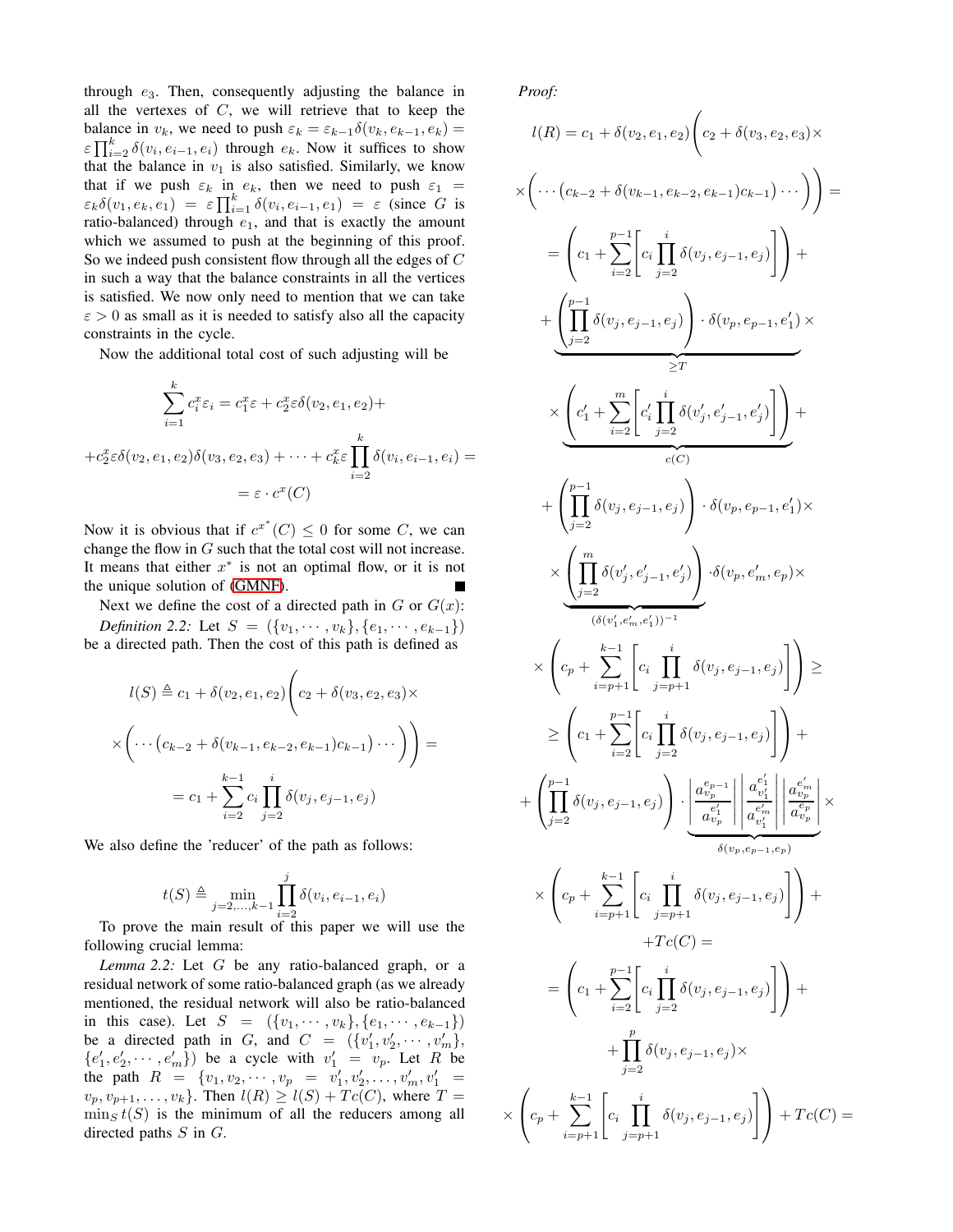$$
= c_1 + \sum_{i=2}^{p-1} \left[ c_i \prod_{j=2}^i \delta(v_j, e_{j-1}, e_j) \right] +
$$
  
+ 
$$
\sum_{i=p}^{k-1} \left[ c_i \prod_{j=2}^i \delta(v_j, e_{j-1}, e_j) \right] + Tc(C) =
$$
  
= 
$$
l(S) + Tc(C)
$$

### III. BELIEF PROPAGATION ALGORITHM FOR GMNF

#### *A. Min-Sum algorithm*

Algorithm 1 represents the Belief Propagation Min-Sum algorithm for [\(GMNF\)](#page-1-0) from [11]. In the algorithm the functions  $\phi_e(z)$  and  $\psi_v(z)$  are the variable and factor functions, respectively, defined for  $v \in V, e \in E$  as follows:

$$
\phi_e(z) = \begin{cases} c_e z_e & \text{if } 0 \le z_e \le u_e, \\ +\infty & \text{otherwise.} \end{cases}
$$
  

$$
\psi_v(z) = \begin{cases} 0 & \text{if } \sum_{e \in E_v} a_v^e z_e = f_v, \\ +\infty & \text{otherwise.} \end{cases}
$$

# Algorithm 1 BP for [\(GMNF\)](#page-1-0)

- 1: Initialize  $t = 0$ , messages  $m_{e \to v}^0(z) = 0$ ,  $m_{e \to w}^0(z) = 0$ 0,  $\forall z \in \mathbb{R}$  for each  $e = (v, w) \in E$ .
- 2: for  $t = 1, 2, ... N$  do
- 3: For each  $e = (v, w) \in E$  update messages as follows:

$$
m_{e \to v}^{t}(z) = \phi_e(z) +
$$
  
+ 
$$
\min_{\vec{z} \in \mathbb{R}^{|E_w|}, \vec{z}_e = z} \left\{ \psi_w(\vec{z}) + \sum_{\tilde{e} \in E_w \setminus e} m_{e \to w}^{t-1}(\vec{z}_{\tilde{e}}) \right\}, \quad \forall z \in \mathbb{R}
$$

$$
m_{e \to w}^{t}(z) = \phi_e(z) +
$$
  
+ 
$$
\min_{\vec{z} \in \mathbb{R}^{|E_v|}, \vec{z}_e = z} \left\{ \psi_v(\vec{z}) + \sum_{\tilde{e} \in E_v \backslash e} m_{e \to v}^{t-1}(\vec{z}_{\tilde{e}}) \right\}, \quad \forall z \in \mathbb{R}
$$

- 4:  $t := t + 1$
- 5: end for
- 6: For each  $e = (v, w) \in E$ , set the belief function as

$$
b_e^N = \phi_e(z) + m_{e \to v}^N(z) + m_{e \to w}^N(z)
$$

- 7: Calculate the belief estimate by finding  $\hat{x}_e^N \in$ arg min  $b_e^N(z)$  for each  $e \in E$ .
- 8: Return  $\hat{x}^N$  as an estimation of the optimal solution of [\(GMNF\)](#page-1-0).

We address the reader to the article [11] for more details, intuition and justifications on the Belief Propagation algorithm for general optimization problems, linear programs, or Min-Cost Network Flow in particular.

# *B. Computation trees*

One of the important notions used for proving correctness and/or convergence for BP algorithm is the *computation tree* ([11], [13], [14], [15]) (unwrapped tree in some sources). The idea under this construction is the following: for the fixed edge  $e$  of the graph  $G$ , one might want to build a tree of depth  $N$ , such that performing  $N$  iterations of  $BP$  on graph  $G$  gives the same estimation of flow on  $e$ , as the optimal solution of the appropriately defined [\(GMNF\)](#page-1-0) problem on the computation tree  $T_e^N$ .

Since the proof of our result is based on the computation trees approach, in this subsection we describe the construction in details. We will use the same notations for computation tree, as in [11] (section 5).

In this paper we consider the computation trees, corresponding to edges of G. We say that  $e \in E$  is the "root" for *N*-level computation tree  $T_e^N$ . Each vertex or edge of  $T_e^N$  is a duplicate of some vertex or edge of G. Define the mapping  $\Gamma_e^N : V(T_e^N) \to V(G)$  such that if  $v' \in V(T_e^N)$  is a duplicate of  $v \in V(G)$ , then  $\Gamma_e^N(v') = v$ . In other words, this function maps each duplicate from  $V(T_e^N)$  to its inverse in  $V(G)$ .

The easiest way to describe the construction is inductively. Let  $e = (v, w) \in E(G)$ . Then the tree  $T_e^0$  consists of two vertices v', w', such that  $\Gamma_e^0(v') = v, \Gamma_e^0(w') = w$ , and an edge  $e' = (v', w')$ . We say that  $v', w'$  belong to 0-level of  $T_e^0$ . Note that for any two vertices  $v', w' \in V(T_e^0)$  it holds that  $(v', w') \in E(T_e^0) \Leftrightarrow (\Gamma_e^0(v'), \Gamma_e^0(w')) \in E(G)$ , so the vertices in a tree are connected with an edge if and only if their inverse in the initial graph are connected. This property will hold for all trees  $T_e^N$ . Now assume that we defined a tree  $T_e^N$ , such that for any  $v', w' \in V(T_e^N)$  it holds that  $(v', w') \in E(T_e^N) \Leftrightarrow (\Gamma_e^N(v'), \Gamma_e^N(w')) \in E(G)$ . Denote by  $L(T_e^N)$  the set of leafs of  $T_e^N$  (vertices which are connected by edge with exactly one another vertex). For any  $u' \in L(T_e^N)$ , denote by  $P(u')$  the vertex, with which  $u'$  is connected by edge (so either  $(u', P(u')) \in E(T_e^N)$  or  $(P(u'), u') \in E(T_e^N)$ ). We now build  $T_e^{N+1}$  by extending the three  $T_e^N$  as follows: for every  $u' \in L(T_e^N)$  let  $u =$  $\Gamma_e^N(u')$ , and consider the set  $B_{u'} = S_u \setminus {\{\Gamma_e^N(P(u'))\}},$ where  $S_u$  is the set of neighbors of u in G. Then for every vertex  $w \in B_{u'}$  add vertex  $w'$  to expand  $V(T_e^N)$  and an edge  $(u', w')$  if  $(u, w) \in E$  or an edge  $(w', u')$  if  $(w, u) \in E$  to expand  $E(T_e^N)$ , and set  $\Gamma_e^{N+1}(w') = w$ . Also set the level of w' to be equal  $(N + 1)$ .

So, the tree  $T_e^{N+1}$  contains  $T_e^N$  as an induced subtree, and also contains vertices on level  $N + 1$ , which are connected to leafs of  $T_e^N$  (in fact, it is easy to see that new vertices are connected only with leafs from  $N<sup>th</sup>$  level). From the construction, one may see that for any  $v', w' \in V(T_e^{N+1})$  it holds that  $(v', w') \in E(T_e^{N+1}) \Leftrightarrow (\Gamma_e^{N+1}(v'), \Gamma_e^{N+1}(w')) \in$  $E(G)$ . In fact, any vertex of  $T_e^{N+1}$  with level less then  $(N+1)$  is a local copy of the corresponding vertex from G. More precisely: let  $v' \in V(T_e^{N+1})$  and the level of  $v'$  is less or equal then N. Denote  $v = \Gamma_e^{N+1}(v')$ . Then for any vertex  $w \in V(G)$  such that either  $(v, w) \in E(G)$  or  $(w, v) \in E(G)$ ,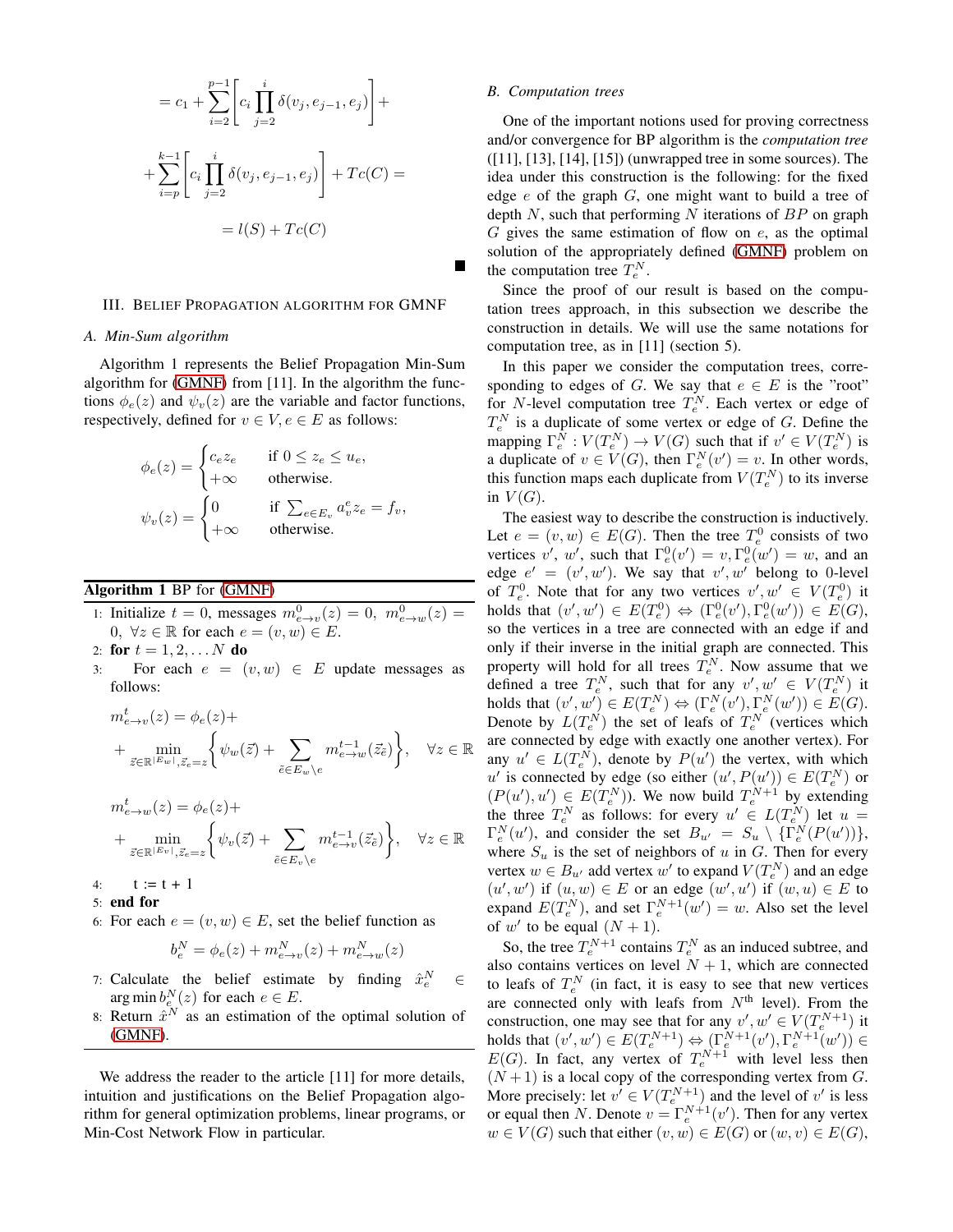there exist exactly one vertex  $w' \in V(T_e^{N+1})$  such that  $\Gamma_e^{N+1}(w') = w$  and v' is connected with w' in the same way (direction) as  $v$  and  $w$  are connected in  $G$ . Then it is clear that we can extend the mapping  $\Gamma$  on edges by saying  $\Gamma_e^{N+1}(e' = (v', w')) = (\Gamma_e^{N+1}(v'), \Gamma_e^{N+1}(w'))$ . Now for every vertex  $v' \in V(T_e^{N+1})$  and an incident edge  $\tilde{e}$ , we can define the coefficient  $a_{v'}^{\tilde{e}} = a_v^e$ , where  $v = \Gamma_e^{N+1}(v')$ , and  $e = \Gamma_e^{N+1}(\tilde{e})$ . We also set the cost and capacity on the computation tree correspondingly to the initial graph, so  $c_{\tilde{e}} = c_{\Gamma_{e}^{N+1}(\tilde{e})}$  and  $u_{\tilde{e}} = u_{\Gamma_{e}^{N+1}(\tilde{e})}$ 

Now assume there is a [\(GMNF\)](#page-1-0) problem stated for a graph G. We define the *induced* (GMNF) $_e^N$  problem on a computation tree  $T_e^N$  in the following way. Let  $V^0(T_e^N) \subset$  $V(T_e^N)$  be a set of vertices with levels less than N. Then consider the problem:

minimize  
\n
$$
\sum_{\tilde{e} \in E(T_c^N)} c_{\tilde{e}} x_{\tilde{e}}
$$
\nsubject to  
\n
$$
\sum_{\tilde{e} \in E_{v'}} a_{v'}^{\tilde{e}} x_{\tilde{e}} = f_{v'}, \quad \forall v' \in V^0(T_e^N),
$$
\n
$$
0 \le x_{\tilde{e}} \le u_{\tilde{e}}, \quad \forall \tilde{e} \in E(T_e^N).
$$
\n(GMNF<sup>N</sup><sub>e</sub>)

Roughly speaking,  $(GMNF_e^N)$  $(GMNF_e^N)$  is just a simple  $(GMNF_e)$ on a computation tree, except that there are no balance constraints for the vertices of  $N<sup>th</sup>$  level. Keeping in mind that the computation tree is *locally equivalent* to the initial graph, and that Min-Sum algorithm belongs to messagepassing heuristic, which means that the algorithm works *locally* at each step, one can intuitively guess that BP for  $(GMNF_e^N)$  $(GMNF_e^N)$  works quite similar as BP for the initial [\(GMNF\)](#page-1-0). This reasoning can be formalized in the following lemma from [11].

<span id="page-4-1"></span>*Lemma 3.1:* Let  $\hat{x}_e^N$  be the value produced by BP for [\(GMNF\)](#page-1-0) at the end of iteration  $N$  for the flow value on edge  $e \in E$ . Then there exists an optimal solution  $y^*$  of [\(GMNF](#page-4-0)<sub>e</sub><sup>N</sup>) such that  $y_{e'}^* = \hat{x}_e^N$ , where  $e'$  is the root of  $T_e^N$ .

Though this lemma was proven only for ordinary Min-Cost Network Flow problem, where  $|a_v^e| = 1$  for all  $v, e$ , its proof doesn't rely on these coefficients at any point, which allows us to extend it for any values of these coefficients.

## *C. Main results*

We will now use lemma [3.1](#page-4-1) to prove our main result of correctness of BP Min-Sum for [\(GMNF\)](#page-1-0). The following theorem is the generalization of Theorem 4.1 from [11], and our proof shares the ideas from the original proof.

Let  $n = |V(G)|$ , and denote by  $\hat{x}^N$  the estimation of flow after N iterations of Algorithm 1.

<span id="page-4-2"></span>*Theorem 3.2:* Suppose [\(GMNF\)](#page-1-0) has a unique solution  $x^*$ . Define  $L$  to be the maximum absolute value of the cost of a simple directed path in  $G(x^*)$ , and T as the minimum of the reducers among all such paths. Then for any  $(L_{1})$ of the reducers among all such paths. Then for any  $N >$  $\frac{L}{2\sigma(x^*)T}+1\bigg)\,n,\,\,\,\hat{x}^N=x^*.$ 

*Proof:* Suppose to the contrary that there exists  $e_0 =$  $(v_\alpha, v_\beta) \in E$  and  $N \geq \left(\frac{L}{2\pi\sqrt{N}}\right)$  $\frac{\tilde{L}}{2\sigma(x^*)T} + 1$  n such that  $\hat{x}_{e_0}^N \neq x_{e_0}^*$ . By Lemma [3.1,](#page-4-1) there exist an optimal solution  $x_{e_0} \neq x_{e_0}$ . By Lemma 5.1, there exist an optimal solution<br>  $y^*$  of GMNF<sub>c</sub><sup>N</sup> such that  $y_{e_0}^* = \hat{x}_{e_0}^N$ , and thus  $y_{e_0}^* = x_{e_0}^*$ . Then, without loss of generality, assume  $y_{e_0}^* > x_{e_0}^*$ . We will show that it it possible to adjust  $y^*$  in such way, that the flow in GMNF $_{e_0}^{\bar{N}}$  will decrease, which will contradict to the optimality of  $y^*$ .

Let  $e'_0 = (v'_\alpha, v'_\beta)$  be the root edge of the computation tree  $T_{e_0}^N$ . Since  $y^*$  is a feasible solution of GMNF<sub> $_{e_0}^N$ </sub> and  $x^*$  is a feasible solution of GMNF:

$$
\begin{split} f_{\Gamma(v'_\alpha)}&=\sum_{\tilde{e}\in E_{v'_\alpha}}a^{\tilde{e}}_{v'_\alpha}y^*_{\tilde{e}}=a^{e'_0}_{v'_\alpha}y^*_{e'_0}+\sum_{\tilde{e}\in E_{v'_\alpha\setminus e_0}}a^{\tilde{e}}_{v'_\alpha}y^*_{\tilde{e}}\\ f_{\Gamma(v'_\alpha)}&=\sum_{\tilde{e}\in E_{\Gamma(v'_\alpha)}}a^{\tilde{e}}_{\Gamma(v'_\alpha)}x^*_{\tilde{e}}=a^{e'_0}_{\Gamma(v'_\alpha)}x^*_{e_0}+\sum_{\tilde{e}\in E_{v'_\alpha\setminus e_0}}a^{\tilde{e}}_{\Gamma(v'_\alpha)}x^*_{\tilde{e}} \end{split}
$$

<span id="page-4-0"></span>Since the nodes and the edges in the computation tree  $T_{e_0}^N$ are copies of nodes and vertexes in G,  $a_{\Gamma(v'_\alpha)}^{\tilde{e}} = a_{v'_\alpha}^{\tilde{e}}$ . Then from above equalities it follows that there exists  $e_1^{\gamma} \neq e_0^{\gamma}$ incident to  $v'_\n\alpha$  in  $T_{e_0}^N$  such that  $a_{v'_\n\alpha}^{e'_1}(x_{\Gamma(e'_1)}^* - y_{e_1'}^*) > 0$ . If  $a_{v'_\alpha}^{e'_1} > 0$ , then  $e'_1$  is an in-arc for  $v'_\alpha$ , and we say that  $e'_1$ has the same orientation, as  $e'_0$ . In such case,  $x^*_{\Gamma(e'_1)} > y^*_{e_1}$ . Otherwise, we say that  $e'_1$  has the opposite orientation, and  $x_{\Gamma(e'_1)}^* < y_{e_1}^*$ . Using the similar arguments, we will find  $e'_{-1} \neq e'_0$  incident to  $v'_\beta$  satisfying similar condition. Then we can apply the similar reasoning for the other ends of  $e'_1, e'_{-1}$ , using the balance constraints and inequalities on components of  $x^*$  and  $y^*$  for corresponding vertexes. In the end, we will have a non-directed path starting and ending in leaves of  $T_{e_0}^N : X = \{e'_{-N}, e'_{-N+1}, \ldots, e'_{-1}, e'_0, e'_1, \ldots, e'_N\}$  such that for  $-N \leq i \leq N$  one of two cases holds:

- $y_{e'}^* > x_{\Gamma(e')}^*$ . Then  $e'_i = (v', w')$  has the same orientation as  $e_0$ . In this case, define  $Aug(e') = (v', w')$  and  $e' \in D$ .
- $y_{e'_i}^* < x_{\Gamma(e'_i)}^*$ . Then  $e'_i = (v', w')$  and  $e_0$  have opposite orientations. Define  $Aug(e') = (w', v')$  and  $e' \in O$ .

Note that the capacity constraints are similar for corresponding vertices from  $\text{GMNF}_{e_0}^N$  and GMNF, and since  $y^*$  is feasible for GMNF<sup>N</sup><sub>e<sub>0</sub></sub>, hence, every  $e' \in X$  it holds  $0 \leq y_{e'}^* \leq u_{e'} = u_{\Gamma e'}$ . Then, for any  $e' \in D$ , we have  $x^*_{\Gamma(e')} < y^*_{e'} \leq u_{e'}$ , which means that  $\Gamma(e') \in G(x^*)$  (from the definition of the residual network). Note that in this case  $e' = Aug(e'),$  so  $\Gamma(Aug(e')) \in E(G(x^*))$ . Next, let's now  $e' = (v', w') \in O$ , and thus  $x^*_{\Gamma(e')} > y^*_{e'} \geq 0$ . Again, out of the definition of the residual network,  $(\Gamma(w'), \Gamma(v')) \in$  $E(G(x^*))$ . But since  $e' \in O$ , we have  $Aug(e') = (w', v')$ , thus  $\Gamma(Aug(e')) \in E(G(x^*))$ . Therefore, for every edge  $e' \in X$  it holds  $\Gamma(Aug(x^*)) \in E(G(x^*))$ .

From the definition of  $Aug(e')$  for  $e' \in X$  one can see that all  $Aug(e')$  have the same direction as  $e_0$ . Therefore,  $W =$ { $Aug(e'_{-N}), Aug(e'_{1-N}), \ldots, Aug(e'_{-1}), Aug(e'_{0}), Aug(e'_{1}),$  $\dots$ ,  $Aug(e'_{N-1})$ ,  $Aug(e'_{N})$ } is the directed path in  $T_{e_0}^N$ , and we will call it *augmenting path* of y <sup>∗</sup> with respect to  $x^*$ .  $\Gamma(W)$  is also a directed walk on  $G(x^*)$ , which can be decomposed into a simple directed path P and a collection of k simple directed cycles  $C_1, C_2, \ldots, C_k$ . Since